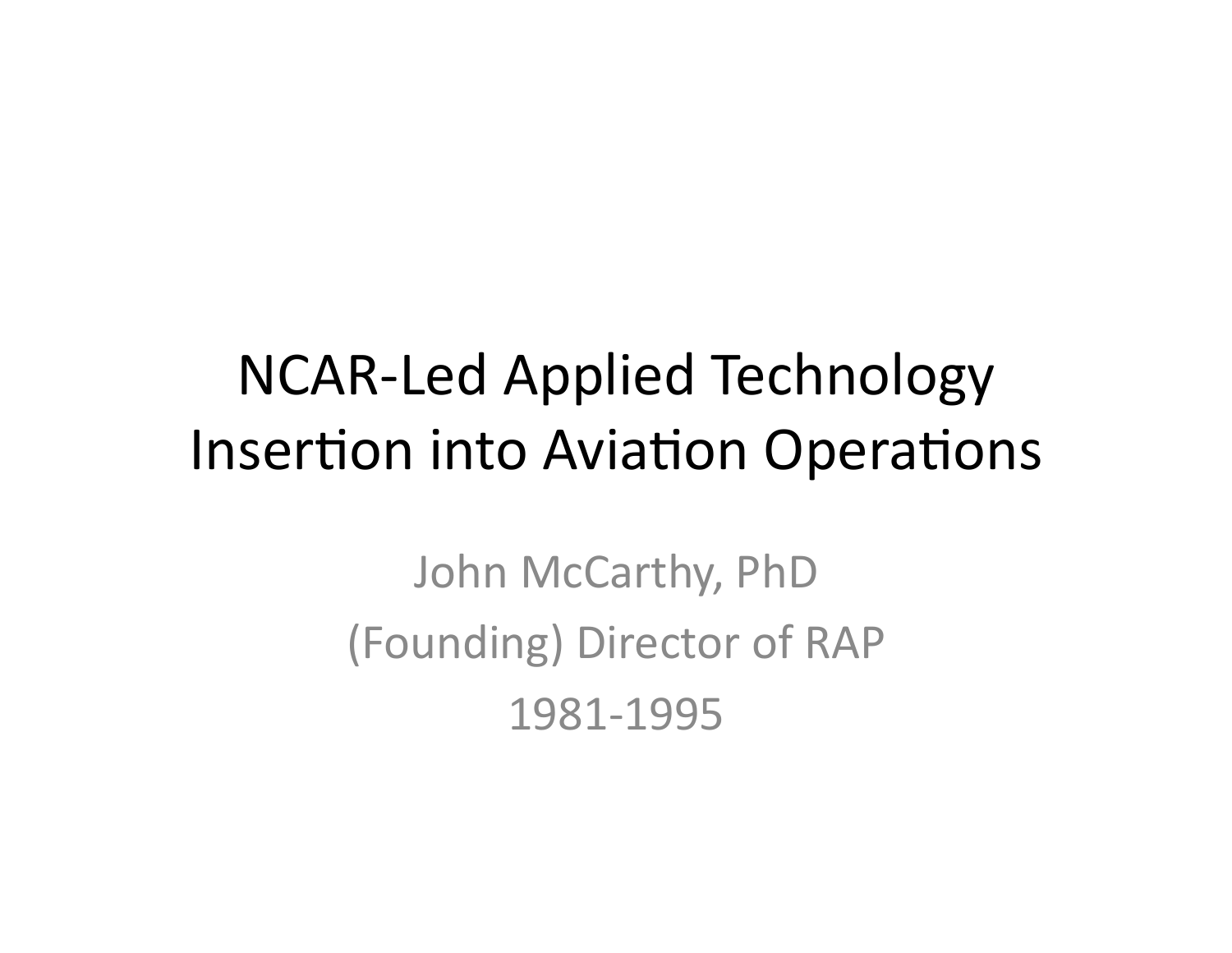#### Technology Transfer to Mitigate Threat to Aviation from Microbursts

- Enhancing the Low Level Wind Shear Alert System (E-LLWSAS) from a six station system to a 32 station system (locations varied on number of sites depending on airport configurations)
- The Terminal Doppler Weather Radar(TDWR), dedicated initially to microburst detection
- Development primarily by NCAR and MIT Lincoln.
- At some sites TDWR was integrated with the Enhanced LLWAS for better detection capabilities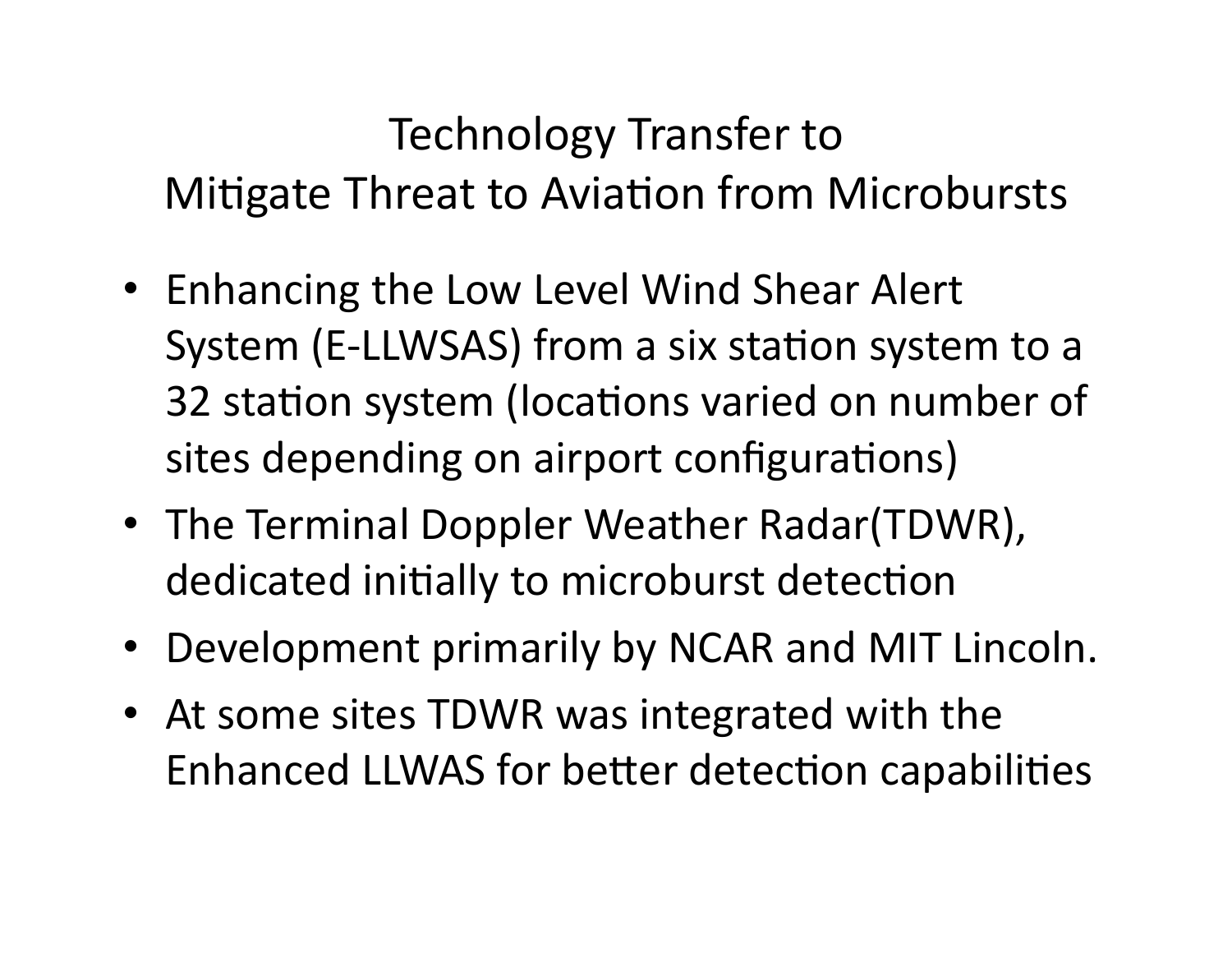# Continued

- 45 TDWR systems were installed by the FAA, and an additional 33 Wind Shear Weather Processors, developed by MIT, were installed, bringing the number of ground-based Doppler radars to 78 total at major airports believed to be at greatest threat of microbursts
- Assisted private sector and NASA development of airborne, forward-looking microburst detectors using Doppler radars.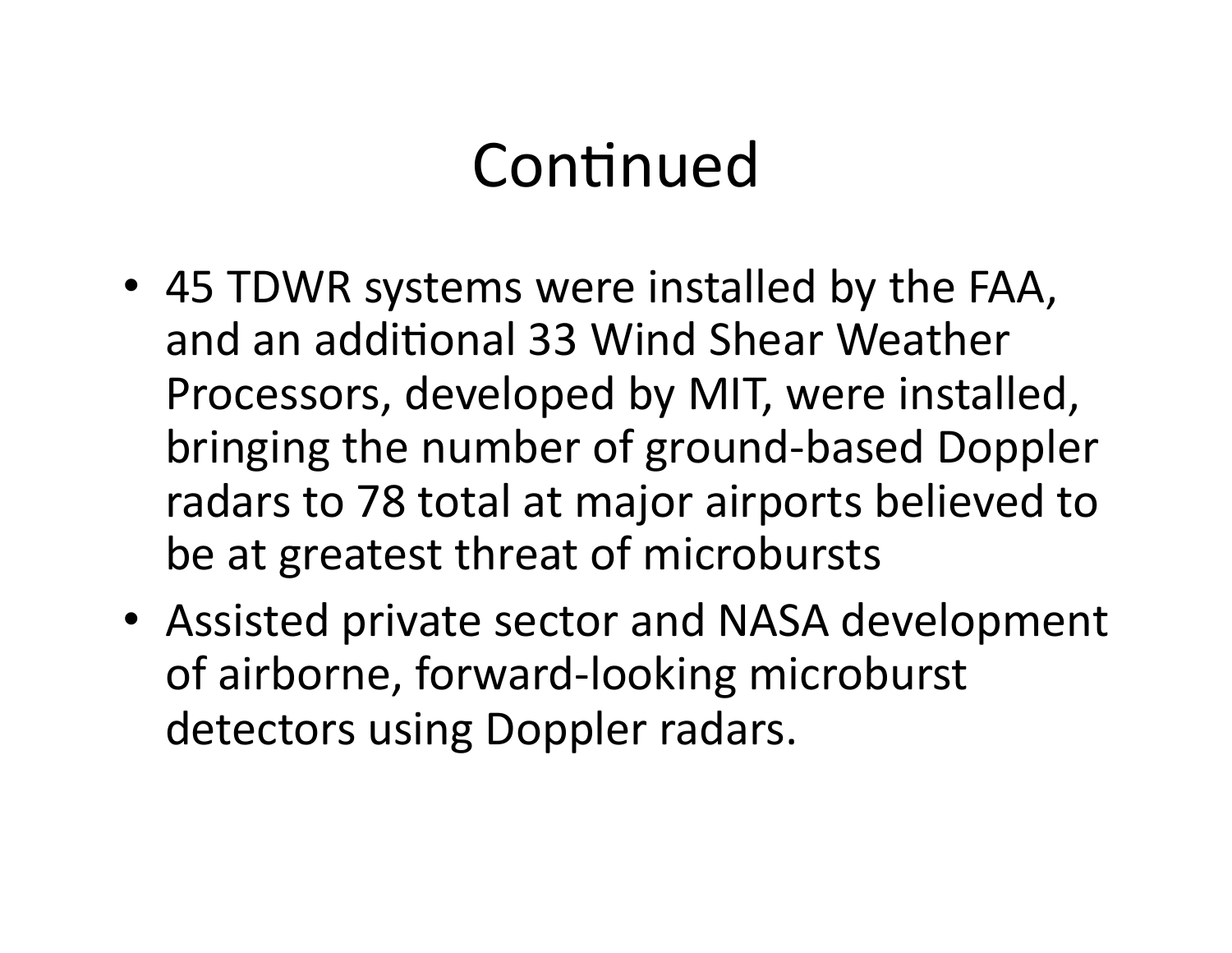# Continued

• Assisted the FAA, along with Boeing, United Airlines, Lockheed, and Douglas, in developing the Wind Shear Training for airline pilots. It is now a standard training program for all airline pilots in the world, not only by FAA but by airlines under the UN International Civil Aviation Organization (ICAO). Since all air carrier pilots use this training, the concepts go with them world-wide, and are not tied to ground detection systems.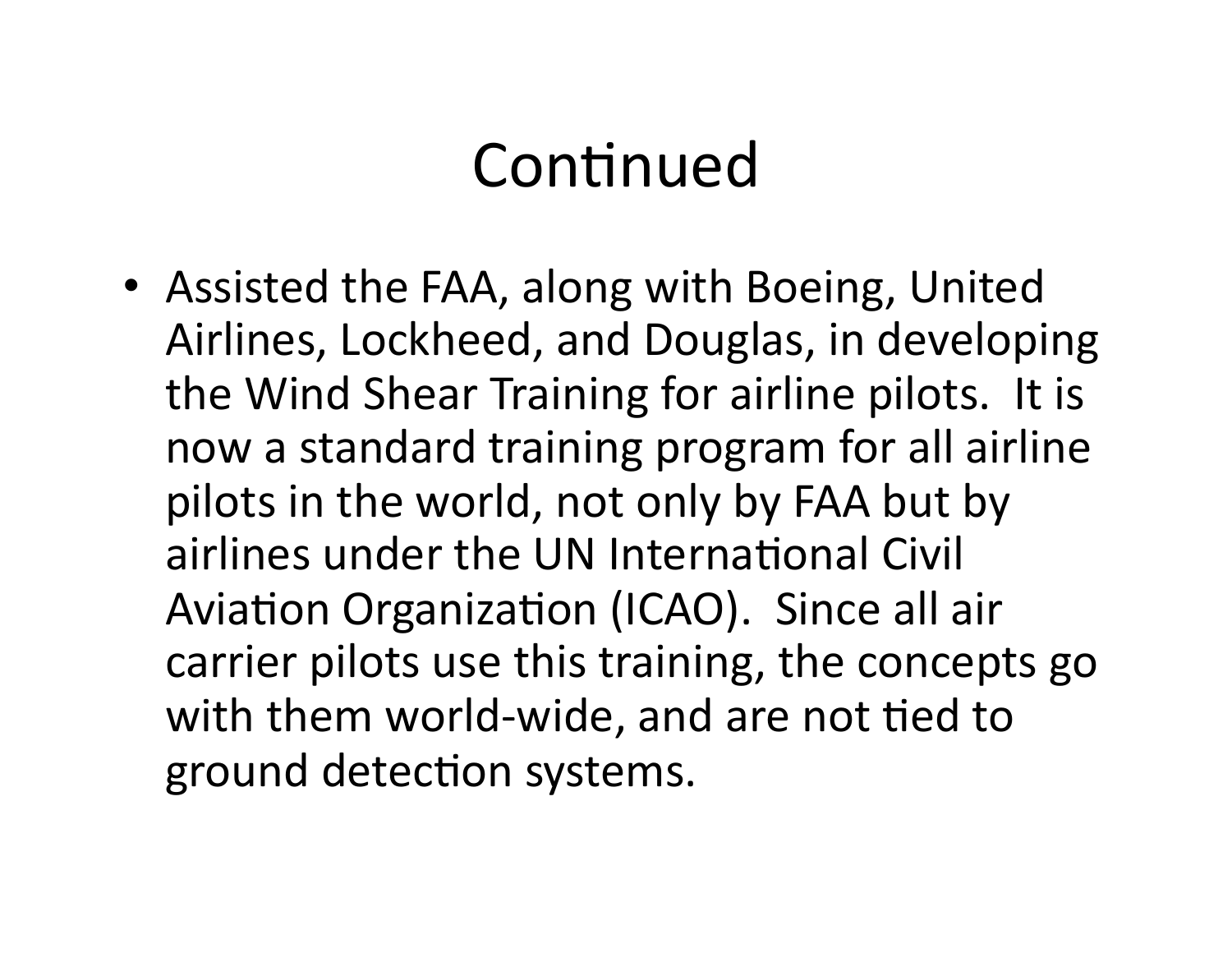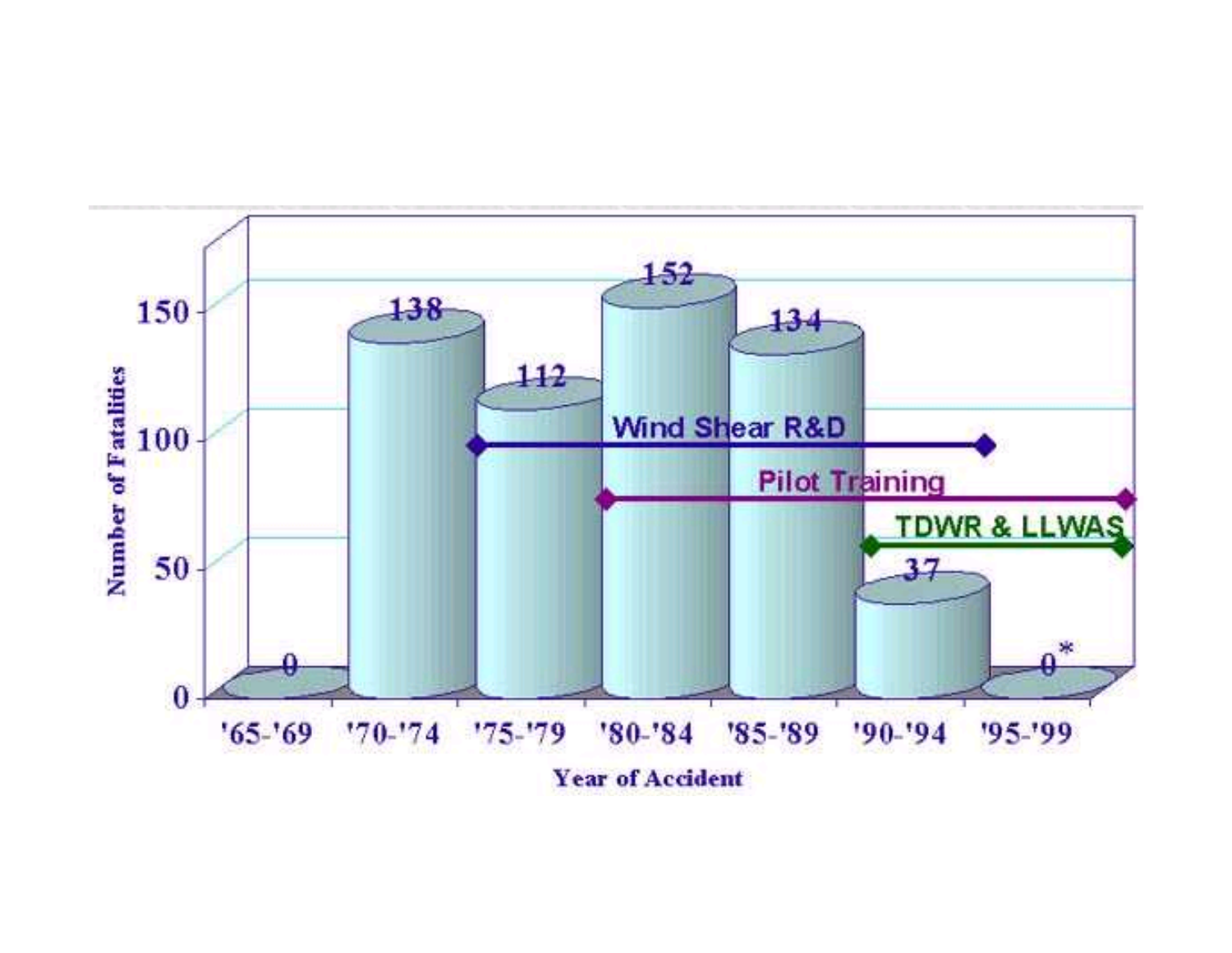#### **Reducing the Accident Rate A Model for Success: Wind Shear Accidents**



**Year**